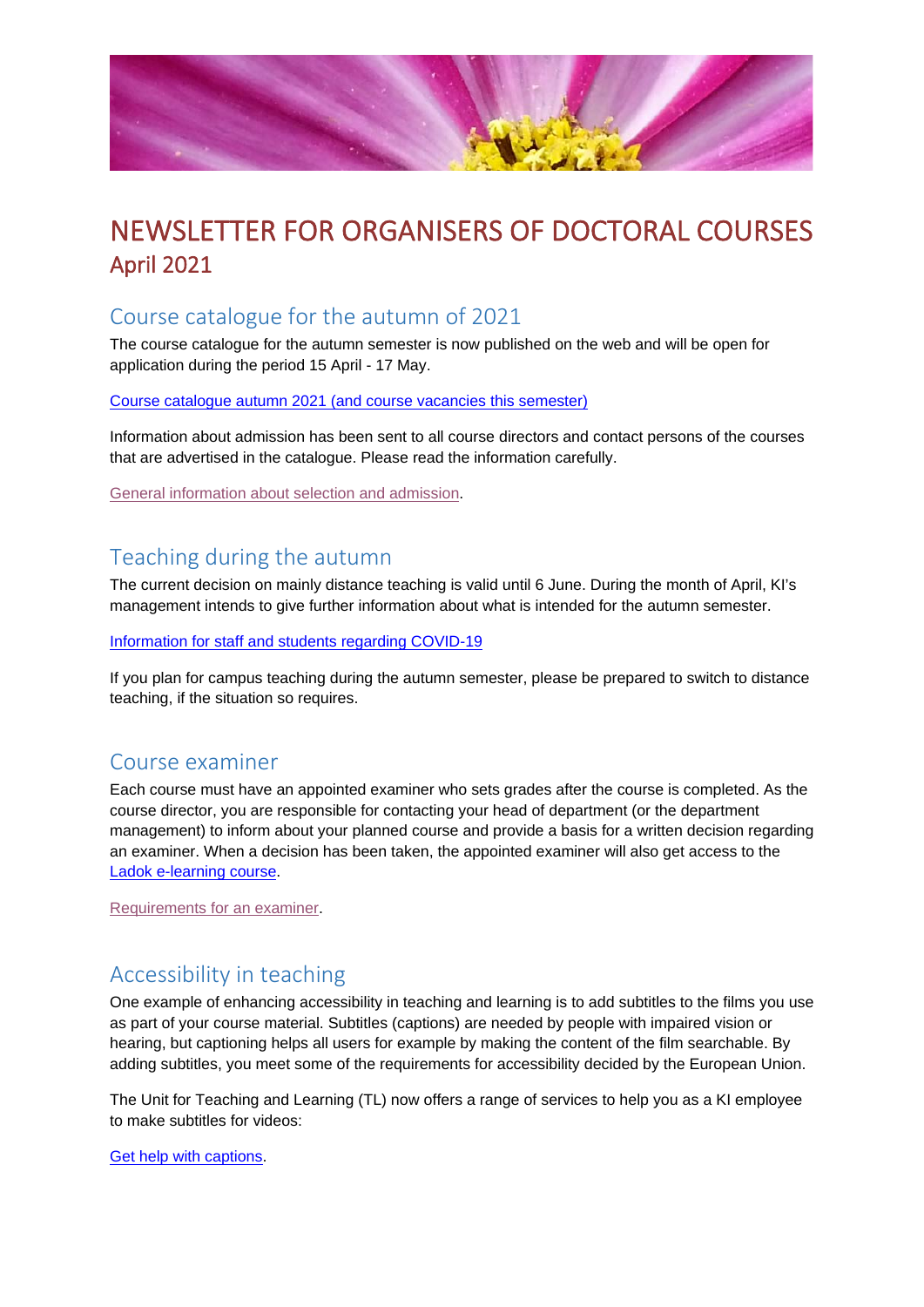

#### Learn more about accessibility in teaching

Another general help regarding accessibility in teaching is a [self-study course or resource in Canvas](https://ki.instructure.com/courses/8257) (in Swedish). An English version will be available at the end of May.

[Learn more about accessible teaching.](https://staff.ki.se/accessible-teaching)

# Course evaluation outcomes 2020

Looking back on 2020 we can see how hard the Covid-19 pandemic hit the offering of doctoral courses, as **28 % of the courses advertised via the course catalogue for the spring semester were cancelled**, most of them in direct relation to the spread of virus and the need to move to distance teaching and learning. Most of the research school courses managed to adapt quickly and could carry out most of their planned courses.

**For the autumn semester it looks very different**. Course organisers had put a lot of effort in reorganising and adapting their courses for distance teaching and, in the cases where practical elements are essential, had planned for a safe implementation. Some decided to postpone their courses until physical teaching is possible again. As a result of this, **only 6 % of the courses advertised in the course catalogue had to cancel**, which is a normal number (due to few applicants to some courses). Well done!

What is even more impressing is that the total outcome of the course evaluations carried out during 2020 is very similar to the one of 2019. The medians are the same, as well as the P25 and P75 values, while there are negligible differences in satisfaction that might be related to the transition to distance teaching. To sum it up: **The overall effect of the pandemic on the perceived quality of the courses is marginal.** This is something to be proud of!

For the summary report for 2020, go to: [https://staff.ki.se/course-evaluation-and-analysis-of-doctoral](https://staff.ki.se/course-evaluation-and-analysis-of-doctoral-courses)[courses](https://staff.ki.se/course-evaluation-and-analysis-of-doctoral-courses)

#### New routine for feedback to course participants

Starting from now, the Evaluation Unit (EVAL) will send the short course evaluation report to the course participants on the respective course (using the same email list as provided for the distribution of course evaluation). This will be done at the same time as the report links are sent to you as the course director.

This is to make sure that the outcome is communicated back to the participants. Your role as a course director is to give further feedback regarding the outcome – what changes are planned for the next time the course is given or which proposals will not be considered and why.

[Suggestions on how course participants can be informed.](https://staff.ki.se/course-evaluation-and-analysis-of-doctoral-courses)